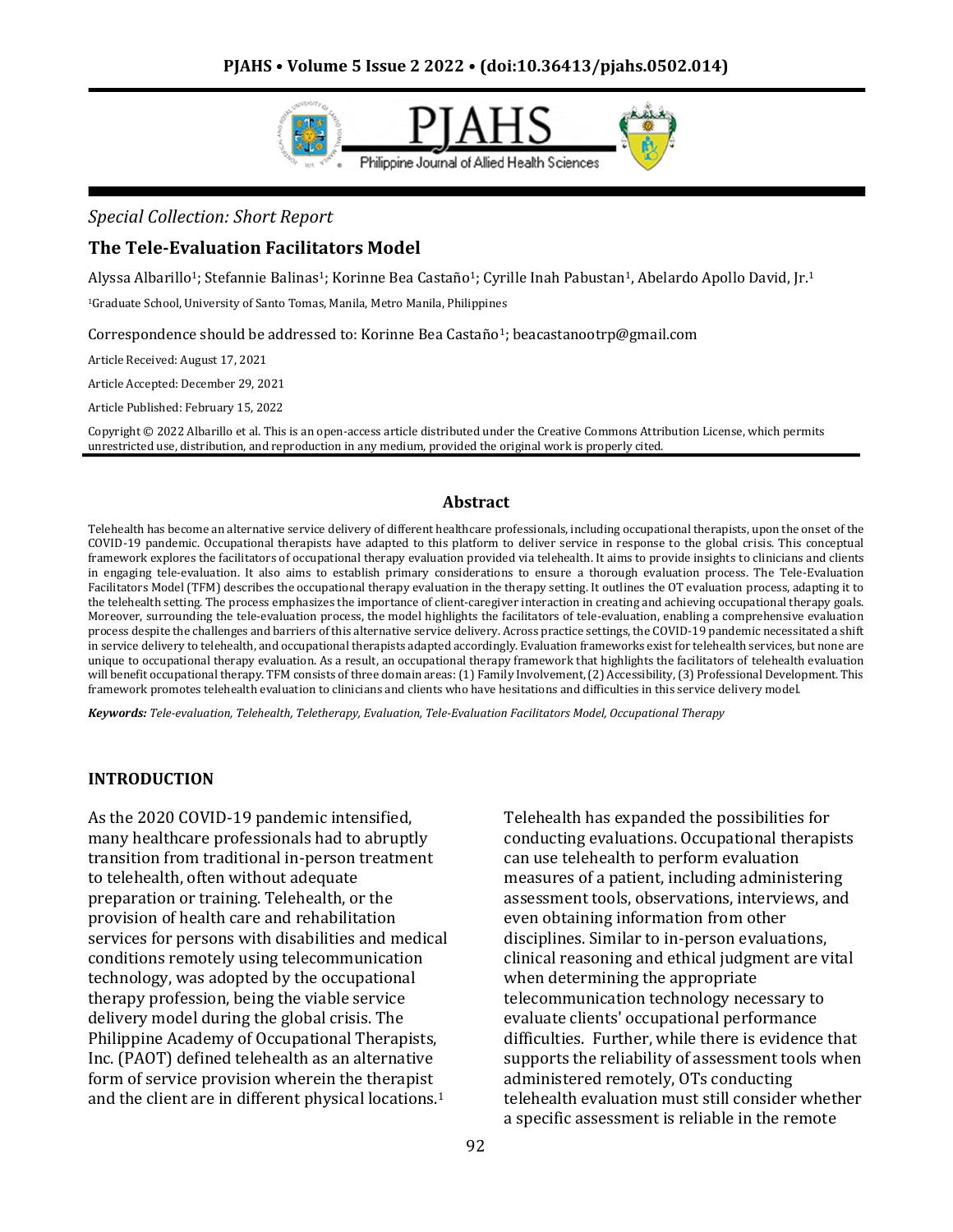### format.<sup>2</sup>

Telehealth is not a separate intervention method. As mentioned, it is a service delivery model utilized by healthcare practitioners, including OTs, to provide services, including teleevaluation. Using telehealth, occupational therapy services can be offered, with teleevaluation utilizing a variety of reliable assessments. Telehealth allows OTs to provide services to physically distant clients. Physical distancing and travel restrictions imposed during the pandemics such as COVID-19 have made telehealth a more relevant option. This service provision can be synchronous, asynchronous, or both. Synchronous refers to when the service is delivered in real-time, whereas asynchronous is known as store-andforward technology.<sup>2</sup> The American Occupational Therapy Association (AOTA) telehealth position paper favors the use of telehealth in many areas, including cognitive screening; Orthopedic (hand) assessment; Lymphedema assessment; Wheelchair prescription; Home assessment; Adaptive equipment prescription and home modification; and Ergonomic assessment. Moreover, other studies support the use of telehealth, including neurological assessments, school-based practices, early intervention services, health and wellness programs.2 With recent changes within the healthcare system, telecommunication technology may advance OT services in populations with present barriers to accessing these services.<sup>3</sup>

The TFM explores the facilitators of occupational therapy evaluation provided via telehealth. It aims to provide additional insights to clinicians and clients who may require guidance, as they are expectedly hesitant to engage in this service delivery model. Aside from being understudied in the Philippine context, the guidelines set by PAOT on the use of telehealth as an alternative service delivery model also do not explicitly discuss tele-evaluation in occupational therapy. The tele-evaluation process is depicted in this framework and the facilitators that may contribute to a successful and comprehensive assessment. This model also aims to establish primary considerations to ensure a thorough tele-evaluation procedure.

### **DEVELOPMENT PROCESS**

In developing this conceptual framework, the authors adopted a specific and structured evaluation process from the overview of Occupational Therapy Process Framework: Domain and Process 4th Edition. This process explicitly follows a progressive course starting with establishing the client's occupational profile, an analysis of occupational performance, and a synthesis of the evaluation process<sup>4.</sup> Such details are essential to provide a more extensive evaluation for the client incorporated within the caregiver/client and therapist collaboration. The framework emphasizes that successful teleevaluation requires effective and communicative cooperation wherein the therapist fosters a culture of mutual understanding for the client/caregiver, demonstrates expertise, and facilitates interactions to formulate the client's desired goals and outcomes in evaluation.<sup>4</sup>

Furthermore, a conceptual model consisting of figures and keywords was illustrated to explain the key concepts of the TFM. The concepts used in the framework were gathered and selected from various published articles and interviews of occupational therapy experts and practitioners. The studies that were chosen specifically focused on the facilitators of telehealth and the general and overall process of evaluation for telehealth.

### **THEORETICAL BASES**

The Occupational Therapy Process Framework: Domain and Process 4th Edition (OTPF 4) was used to provide the service delivery flow of the TFM. OTPF 4 offers a theoretical and clinical guide for the occupational therapy practice that presents a detailed summary of interconnected concepts in relation to practice.<sup>4</sup> The TFM focuses on the process aspect of the said model. Generally, the said process aspect describes how occupational therapy practitioners provide client-centered services through a detailed procedure for their clients.

In this proposed model, the tele-evaluation process focuses on three concepts of evaluation, specifically the occupational profile, analysis of occupational profile, and the synthesis of the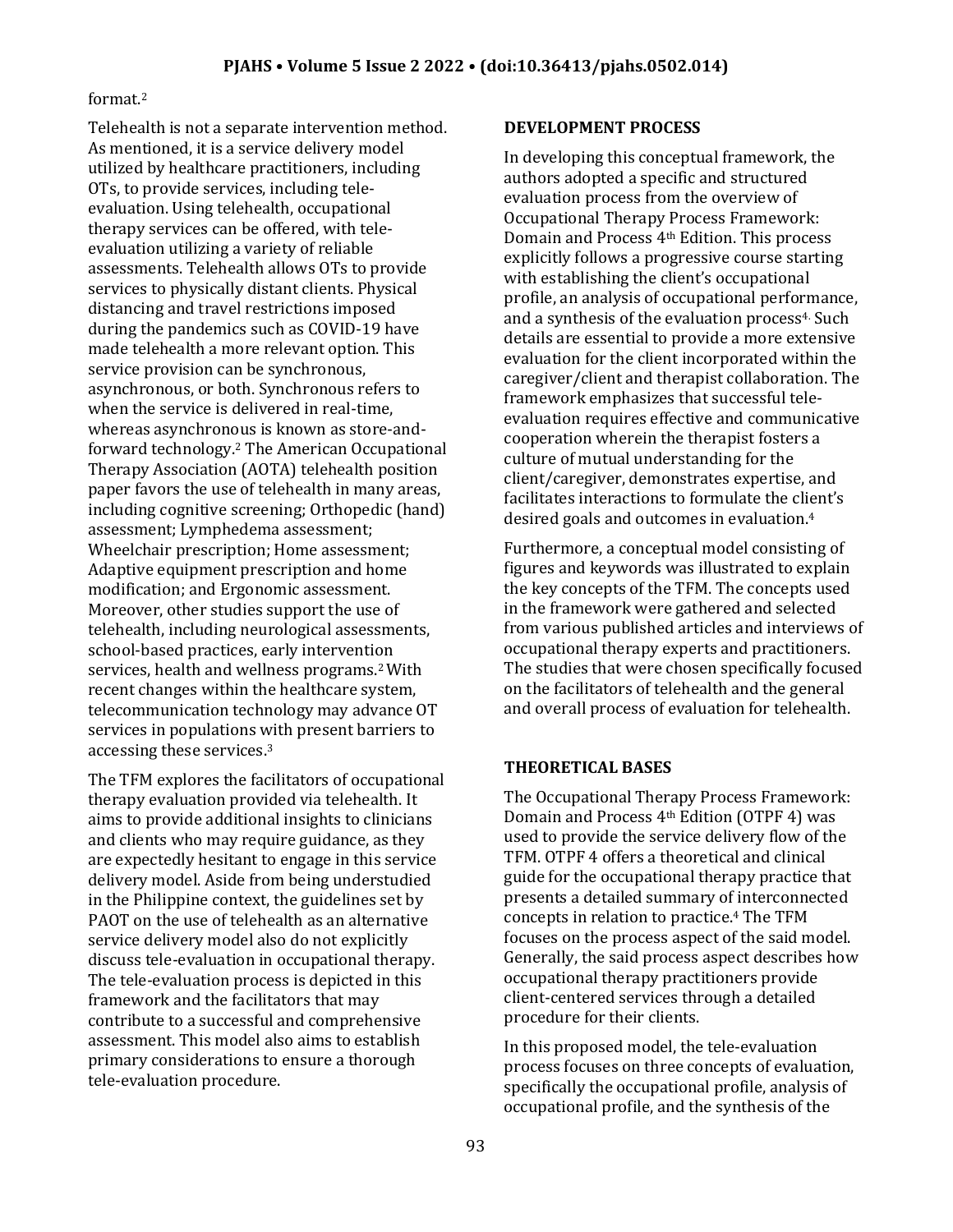### **PJAHS • Volume 5 Issue 2 2022 • (doi:10.36413/pjahs.0502.014)**

evaluation process.<sup>4</sup> When applied to teleevaluation settings, these concepts are essential towards moving the therapy process into one that facilitates effective and collaborative client care. Furthermore, the conceptual framework's evaluation process was based on the OTPF 4 model since occupational therapy practitioners are already generally familiar with its process. This familiarity can be advantageous when applied in the relatively novel area of teletherapy practice.

The Canadian Model of Occupational Performance and Engagement (CMOP-E) served as the basis for the TFM's perspective on the interaction of person-occupation-environment components.<sup>5</sup> These components are reflected in the model's outer circle. In this framework, facilitators are regarded as key factors which may positively influence the tele-evaluation process. The CMOP-E presents a similar view in which the person, occupation, and environment interaction results in the occupational engagement.



#### **CONCEPTUAL FRAMEWORK**

**Figure 1.** The Tele-Evaluation Facilitators Model

The occupational therapy process describes the entire client and/or caregiver-therapist interaction and all the steps that make up this process, as explained in the OTPF 4. The occupational therapy process has three main steps: evaluation, intervention, and outcome. In the Tele-Evaluation Facilitators Model, the inner circle represents the evaluation process done via telehealth (Refer to Figure 1). The process of assessing clients to ascertain baseline

performance, identify areas of deficit, and develop goals for occupational therapy interventions is known as evaluation. The occupational therapists create occupational profiles for clients, analyze occupational performance, and synthesize the evaluation process.

Developing an occupational profile is the first step in the tele-evaluation process. An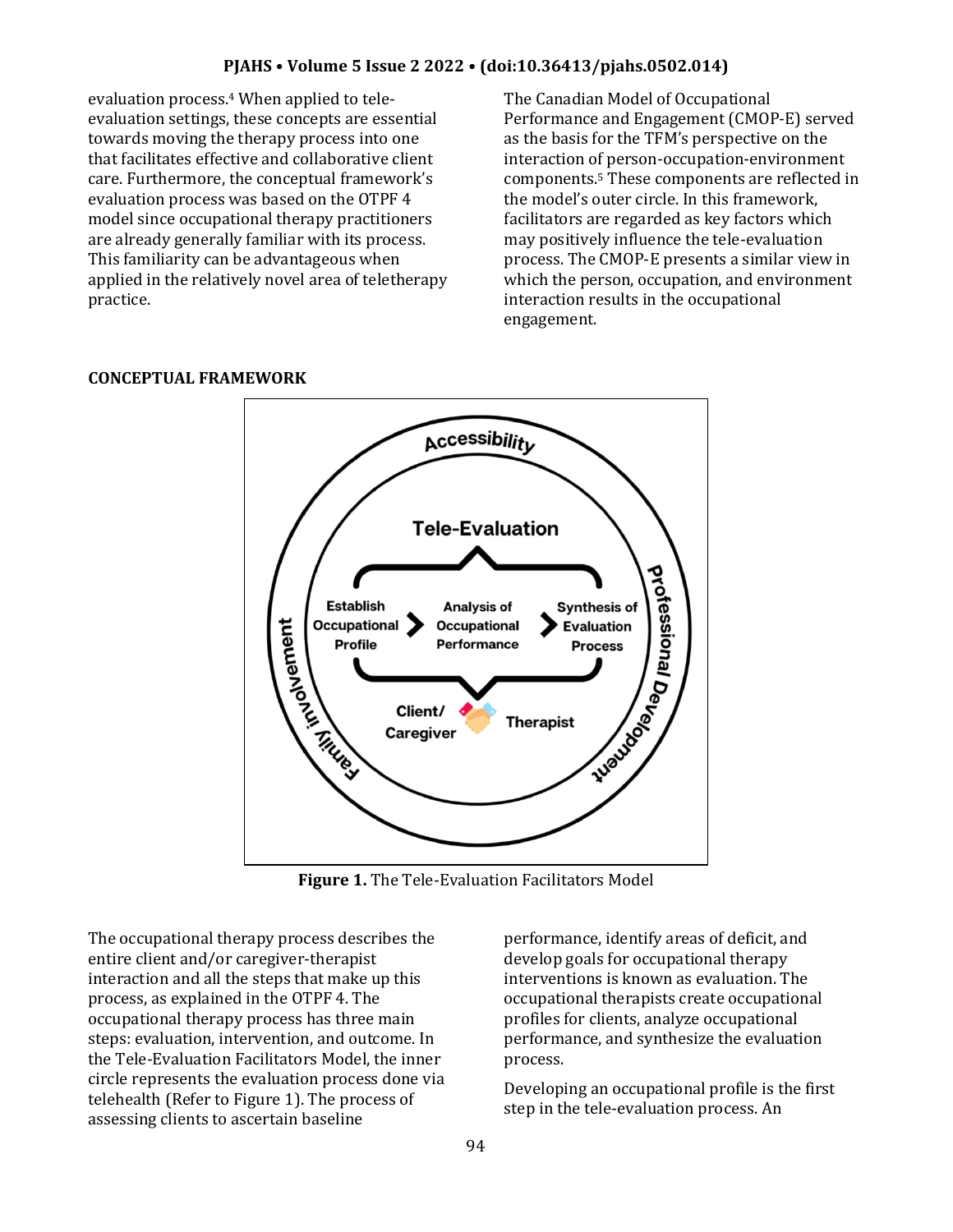occupational profile provides insight of the client's daily living patterns, occupational history and experiences, interests, values, and needs. It also identifies the client's strengths, concerns about performing occupations and daily living activities, areas of potential occupational disruption, supports and barriers, and priorities. Interviews are the primary mechanism for gathering information about an occupational profile. Interviews are a planned and systematic way to collect relevant information. The occupational therapist must address potential technical challenges and poor video or audio quality while interviewing a client via telehealth. Audio or video transmission lapses can interfere with therapeutic encounters.<sup>6,7</sup> To avoid service interruptions, facilities and occupational therapists need to develop a sound action plan for equipment malfunction.<sup>6</sup> The occupational therapist makes decisions regarding the analysis of occupational performance from the data collected during the development of the occupational profile. Occupational therapists will identify the client's assets and any problems or possible problems in the second step of the evaluation procedure. The observation of actual performance is done in context to determine the client's support and barriers in task performance. The occupational therapist also selects specific assessment tools to collect further information. The assessment tool is used to collect information about a client's ability to carry out its duties in terms of the performance area, skills, patterns, context, client factors, and activity requirements. The occupational therapist's thorough analysis of the occupational performance will determine what affects the client's ability to engage in occupations. Occupational therapists must evaluate the reliability and validity of specific assessment tools before utilizing them to analyze occupational performance, especially if they are to be administered remotely. The researchers found the following assessment tools reliable when performed remotely via telehealth when they investigated the reliability of various assessments used by occupational therapists:

- Beery-Buktenica Test of Visual-Motor Integration (VMI)<sup>8</sup>
- Ergonomic Assessment Tool for Arthritis<sup>9</sup>
- Preston Pinch Gauge, Nine-Hole Peg Test, Unified Parkinson's Disease Rating Scale, FIM, and Jamar Dynamometer, 10
- European Stroke Scale and Functional Reach Test.<sup>11</sup>
- Canadian Occupational Performance Measure and Kohlman Evaluation of Living Skills.<sup>12</sup>
- Mini-Mental State Exam<sup>13</sup>
- Modified Barthel Index (MBI)<sup>14</sup>
- Montreal Cognitive Assessment<sup>15</sup>
- Sensory Profile Measure and Sensory Profile 2<sup>16</sup>
- Short Form Everyday Technology Use Ouestionnaire<sup>17</sup>
- $\bullet$  Timed Up and Go Test<sup>18</sup>

Finally, after establishing an occupational profile and analyzing occupational performance, the occupational therapist synthesizes the evaluation process. The therapist determines the client's occupational values and priorities, interprets assessment data to identify occupational performance support and barriers, and develops and refines hypotheses about the client's occupational strengths and deficits. Considers existing support systems and context and their ability to support the intervention process and collaborates with the client to develop goals that address the intervention's desired outcome. The occupational therapist chooses outcome measures and procedures for tracking progress toward therapeutic goals.<sup>4</sup>

Occupational therapists must evaluate the client's preferences, health needs, technological accessibility, and outcome measure's ability when administering a telehealth evaluation. When administering assessment tools, occupational therapists must follow all copyright laws and guidelines.<sup>19</sup> Suppose that the assessment material or management protocol needs to be changed when using telehealth. In that situation, it should be documented and taken into account when scoring and interpreting the assessment. Occupational therapists may find that some clients require a face-to-face or hybrid assessment approach (some parts of the evaluation are completed via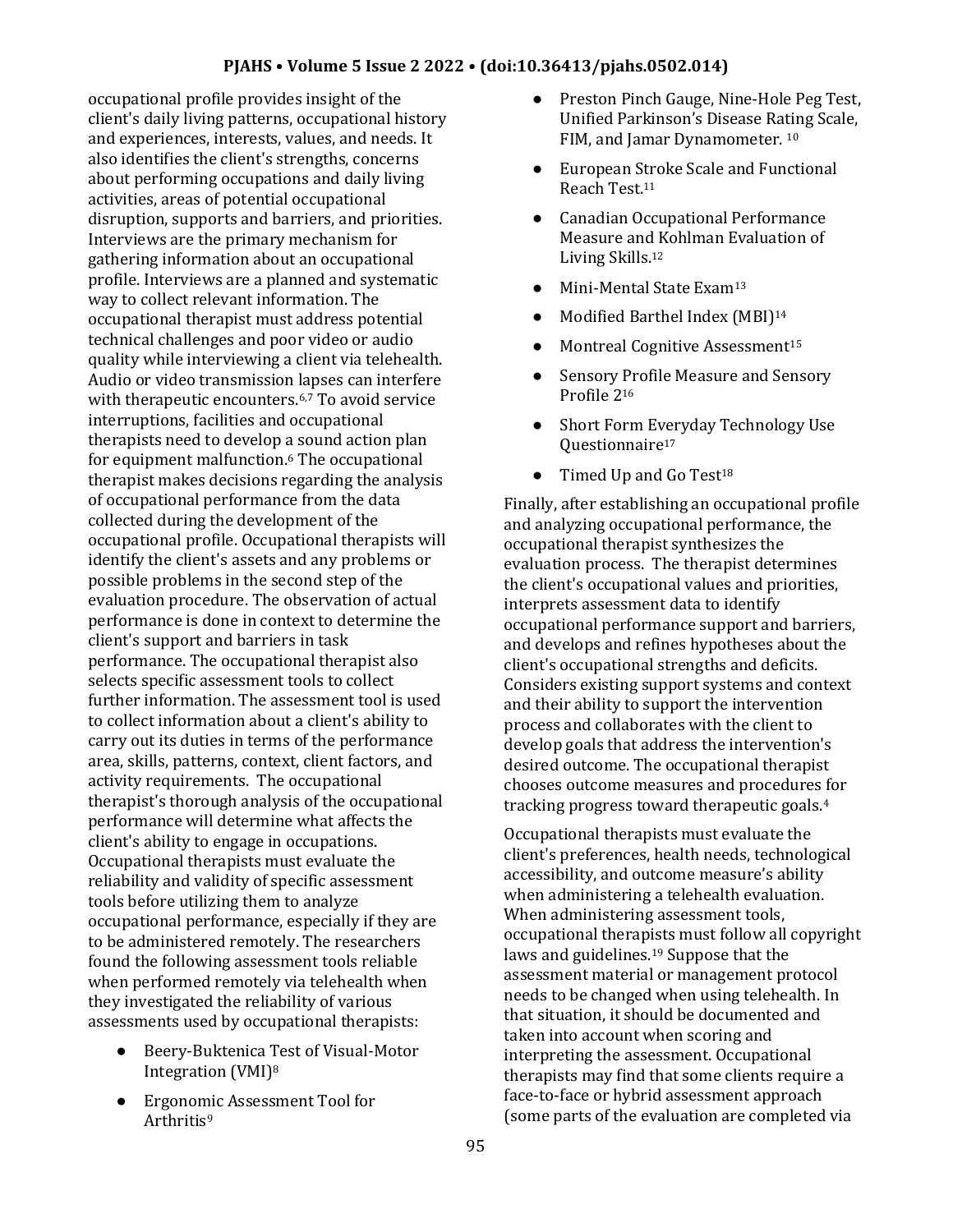#### **PJAHS • Volume 5 Issue 2 2022 • (doi:10.36413/pjahs.0502.014)**

telehealth, while others are performed in person). In some cases, therapists can involve inperson assistants such as caregivers and other healthcare professionals to provide remote therapists with assessment tool measurements or other measurements (the environment, a wheelchair, a seat, etc.) during the evaluation process.

The outer circle represents the facilitators in the telehealth evaluation (Refer to Figure 1). Occupational therapists have perceived benefits that facilitate telehealth service delivery.<sup>20</sup> These facilitators are family involvement, professional development, and accessibility.

Family and/or caregivers play an active role in the telehealth setting as they have become more involved during the teletherapy sessions as compared to in-clinic sessions.<sup>21</sup> Therapists commonly utilize a family- or client-centered, occupation-centered, and adult learning theory in this setting. The therapist evaluates the social and physical context of the child. Parents can observe the child's performance as the therapist can provide immediate feedback. The utilization of videos and other observational data can increase support in facilitating feedback and reflection.<sup>23</sup> In relation, therapists can also utilize video recordings of clients' performance in the natural setting as part of an asynchronous evaluation procedure. With this, parents will better understand their child's behavior and the management of occupational therapy.

Professional development is another facilitator of teletherapy. Although teletherapy has been present even before the COVID-19 pandemic, very few therapists, including those practicing in the Philippines, utilized this mode of delivery. Considering the initial apprehension that the therapists had about conducting teletherapy, specifically tele-evaluation, therapists rightfully attended online training and seminars to adapt to the situation. The PAOT Guidelines on Telehealth stated that an occupational therapist is expected to observe the following: comply with regulations and policies, apply telehealth environmental modification in accordance with professional standards of care and evidencebased practice, and provide competent telehealth service with necessary skills, knowledge, and attitude.<sup>1</sup>

Lastly, accessibility is likewise a facilitator of teletherapy. The client has the opportunity to be evaluated in their natural context and schedule sessions at their most convenient time. Because of the pandemic, health safety protocols were encouraged, and government-imposed limitations hindered clients from availing inclinic services. In addition to that, asynchronous sessions are also an option, especially for those who have limited or unstable internet connections. During an evaluation, a video recording of the client's occupational performance in the natural context is beneficial in assessing his skills and behavior. The therapist may provide a list of activities or daily tasks (e.g., eating, brushing teeth, writing, or coloring) and request a video recording of the client's usual performance in their natural setting. In this way, the therapist may assess the natural environment, support/demands of the task, and competency of the client's performance. This alternative mode of service delivery enabled clients to avail therapy services despite the limitations present in the situation.

These facilitators are essential in the success of the tele-evaluation process as they influence the client-therapist relationship. Moreover, they also facilitate connectedness between the clienttherapist interaction and their environment. Thus, the interaction that occurs between the facilitators and client-therapist-context factors would result in the successful engagement of occupational performance.

**Limitations**. The scope of the conceptual framework is limited to the facilitators of teleevaluation. It does not discuss the occupational therapy intervention process via telehealth, including the intervention planning, implementation, review, outcomes, and discharge. Further, the framework does not ensure the effectiveness of teletherapy.

The study is also limited to the authors' own knowledge and clinical experiences. Due to the lack of available literature on occupational therapy tele-evaluation, the empirical evidence that supports the model may be lacking. In addition, time constraints were influential in the conceptualization of the framework. Gathering extensive data using both quantitative and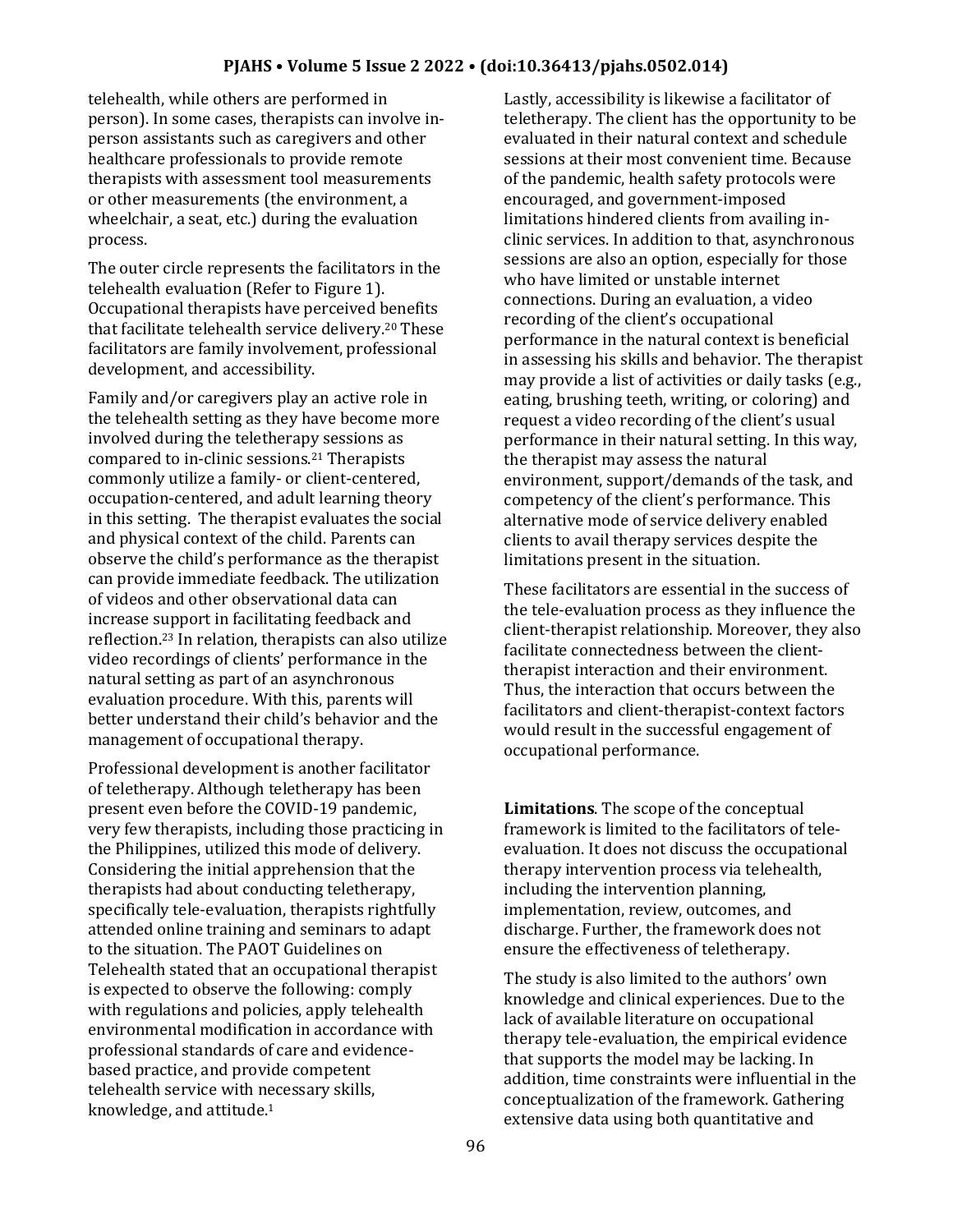qualitative measures in a longer period of time may be explored to provide stronger data for the study.

## **CONCLUSION AND RECOMMENDATION**

The Philippine Academy of Occupational Therapists, Inc. (PAOT) identifies telehealth as a service delivery strategy for supporting occupational participation. It has published guidelines on the utilization of telehealth.1 This paper affirms such research is necessary to determine how and to what extent the factors contribute to the positive outlook of telehealth. The key to a successful telehealth evaluation program is the acceptance and readiness of providers.<sup>24</sup> However, studies have revealed a lack of practitioner acceptance of telehealth use.<sup>25</sup> The conceptual framework presented provides crucial information and guidance to occupational therapy practitioners in initiating evaluation in a teletherapy setting. This includes the potential benefits and concerns when initiating and implementing evaluation in telehealth. Also, this model can serve as a clinical guide on the detailed process of implementing tele-evaluation. Moreover, this framework highlights the facilitators of telehealth evaluation, which occupational therapists can promote to broaden service effective and safe service delivery options more confidently for their clients. Practicing clinicians and occupational therapy students can use the study to develop continuing education and training programs. Since tele-evaluation is still a relatively novel service delivery option for many practitioners and it continues to stay relevant amidst COVID-19, it is likely to incite sustained interest to further develop and conduct researches to expand bodies of knowledge, specifically on tele-evaluation of specific client groups and in the context of interprofessional collaboration evaluations conducted in teletherapy practice.

# **Individual author's contributions**

A.A.: drafting and conceptualizing the model, reviewing related literature to support the paper, revising based on reviewers' comments, and finalizing the manuscript for publication;

S.B.: drafting and conceptualizing the model, reviewing related literature to support the paper, revising based on reviewers' comments, and finalizing the manuscript for publication; K.B.C.: drafting and conceptualizing the model, reviewing related literature to support the paper, revising based on reviewers' comments, and finalizing the manuscript for publication; C.I.P.: drafting and conceptualizing the model, reviewing related literature to support the paper, revising based on reviewers' comments, and finalizing the manuscript for publication; A.A.D.: analyzing and reviewing the model, providing critical feedback for the paper, and finalizing the manuscript for publication.

### **Disclosure statement**

The last author is affiliated with Independent Living Learning Center, Academia Progresiva de Manila, and the REACH Foundation, Inc. The other authors are students under the Master of Science in the Occupational Therapy program of the University of Santo Tomas Graduate School. The views expressed in this paper do not reflect the general position or opinion of the organizations the authors are affiliated with.

# **Conflicts of interest**

No conflict of interest is declared by the authors, attesting that they have no involvement or affiliations with any organization or entity with financial or non-financial interest in the topics discussed in the paper.

# **Acknowledgment**

The authors are grateful to Mr. John Ray Lucas, MCD, OTRP, for reviewing the framework. His valuable insights greatly contributed to the development of the model.

### **References**

- 1. PAOT guidelines on the utilization of Telehealth WFOT [Internet]. [cited 2021Nov14]. Available from: https://www.wfot.org/assets/resources/PAOT-Guidelineson-the-Utilization-of-Telehealth.pdf
- 2. Cason, J., Hartmann, K., Jacobs, K., & Richmond, T. Telehealth in occupational therapy. The American Journal of Occupational Therapy, 72(2), 1–8. 2018